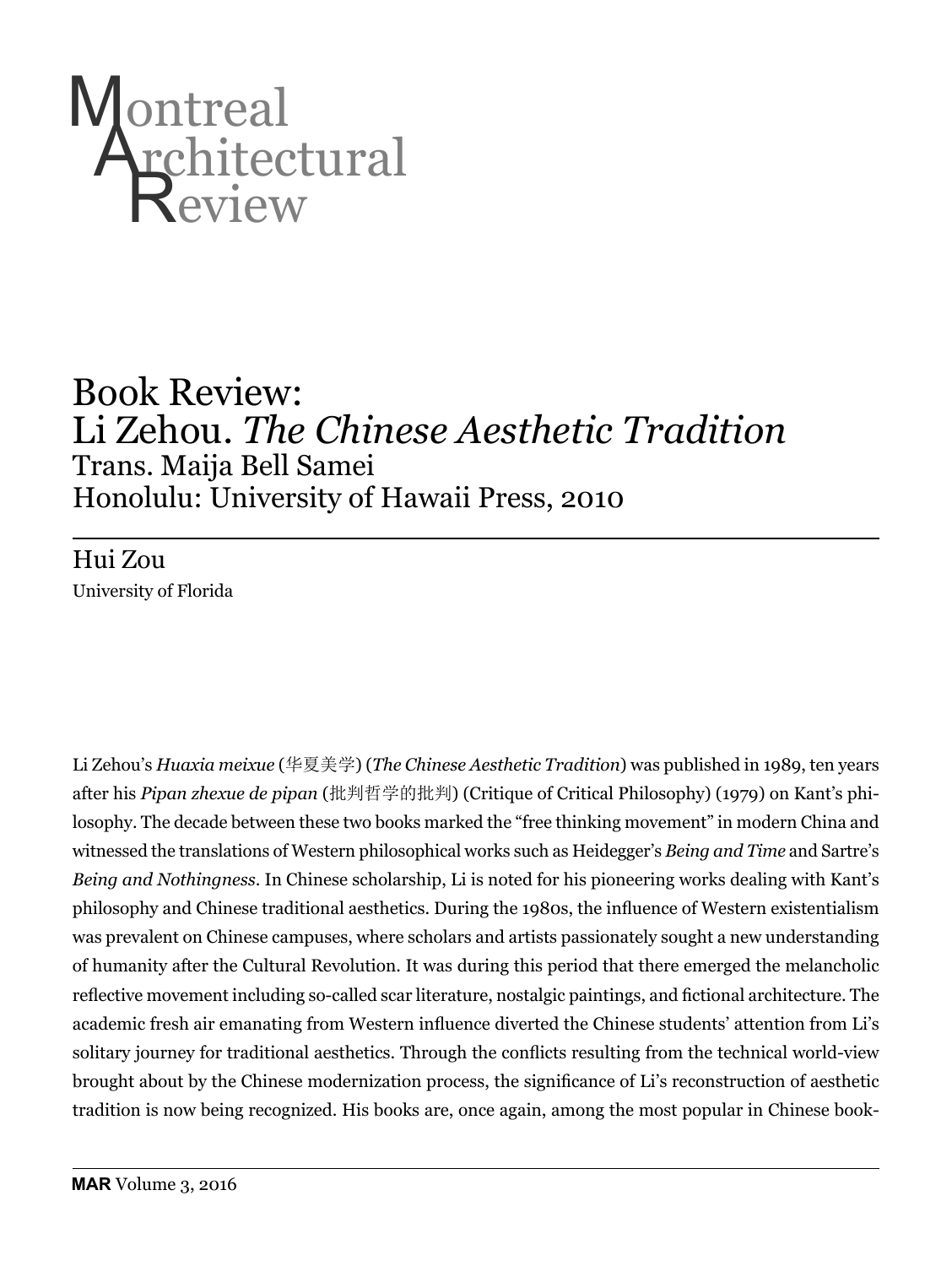stores. His philosophy consistently intrigues its audience to contemplate what is fundamentally missing in contemporary China and what is most valuable within Chinese culture.

The chapters begin with the rites and music of the pre-Confucian age, then flow into Confucian humanism, the interaction between Daoist and Confucian thoughts, the southern theoretical line of Qu Yuan's deep emotion, and the metaphysical pursuits of the Buddhist Chan School, and they end with the theoretical trend in early modernity. Compared with other Chinese books that chronologically list individuals' aesthetic ideas, Li's book undertakes a philosophical investigation of fundamental issues in Chinese aesthetics, ones such as rites, humanity, freedom, emotion, contemplation, and desire. He concludes by regarding the aesthetic tradition as the ontology of Chinese philosophy, which latter he calls "anthropological ontology," to emphasize humankind itself as the noumenon of China's culture. Differing from Western transcendental subjectivity, ontological humankind retains rich emotion (*qing* 情) by living in a concrete historical process of an individual's life. Li's ontological aesthetics is well demonstrated by the title of his earlier book *Meide licheng* (美的历程) (*The Path of Beauty*) in 1981, which hints at his own life journey engaged in searching for aesthetics.

Li began this search with the term *mei* (美) (beautiful), which is etymologically related to delicious taste and totem dancers. The etymological meaning was interjected into Confucian rites and music, which pageantry cultivated an individual's emotion for the sake of a harmonic ordering of society. There continues to exist within the Confucian system an inherent conflict between the development of individual emotion and the restriction of collective ethics. The conflict has reinforced the aesthetic role of poetry and southern-style painting for expression of individual emotion. In contrast, Li emphasizes the Confucian tradition as the basis of Chinese aesthetics by arguing that the core concept of humaneness (*ren* 仁) in Confucian tradition should be aesthetically understood as compassionate humanism. Confucian ethics, although being closely related to state politics, is an aesthetic categorization about the beauty of humanity. Confucius' kindness was elevated by Mencius to the "strong beauty" of subjectivity, the vital force of ethics, which was further altered in the *Yizhuan* (易传) (Commentaries to the Book of Changes) into the consciousness of the harmony between heaven and earth.

It was through Daoism that the Confucian harmony between heaven and earth was truly developed into an aesthetic attitude that valued the ultimate joy of fusing with nature by means of withdrawing from society. The Daoist intuitive perception of nature, the transcendence of the human world, resulted in the popular eremitism among the literati and stimulated the birth of landscape aesthetics, centered on the concept of "free and easy wandering" (*xiaoyaoyou* 逍遥游). Li describes the Daoist aesthetic situation as a matter of "infinite beauty" which is beyond linguistic expression and is required to be carried out through an abnormal approach, such as regarding the odd-looking rocks in gardens. The aesthetic conflict within the Confucian tradition is thus resolved by the Daoist romantic strategy of living in nature where both emotional and natural beauty overlap. The Daoist aesthetic joy, as exemplified in skillful and divinely-inspired craftsmen, cultivates an ethical personality for Confucian society.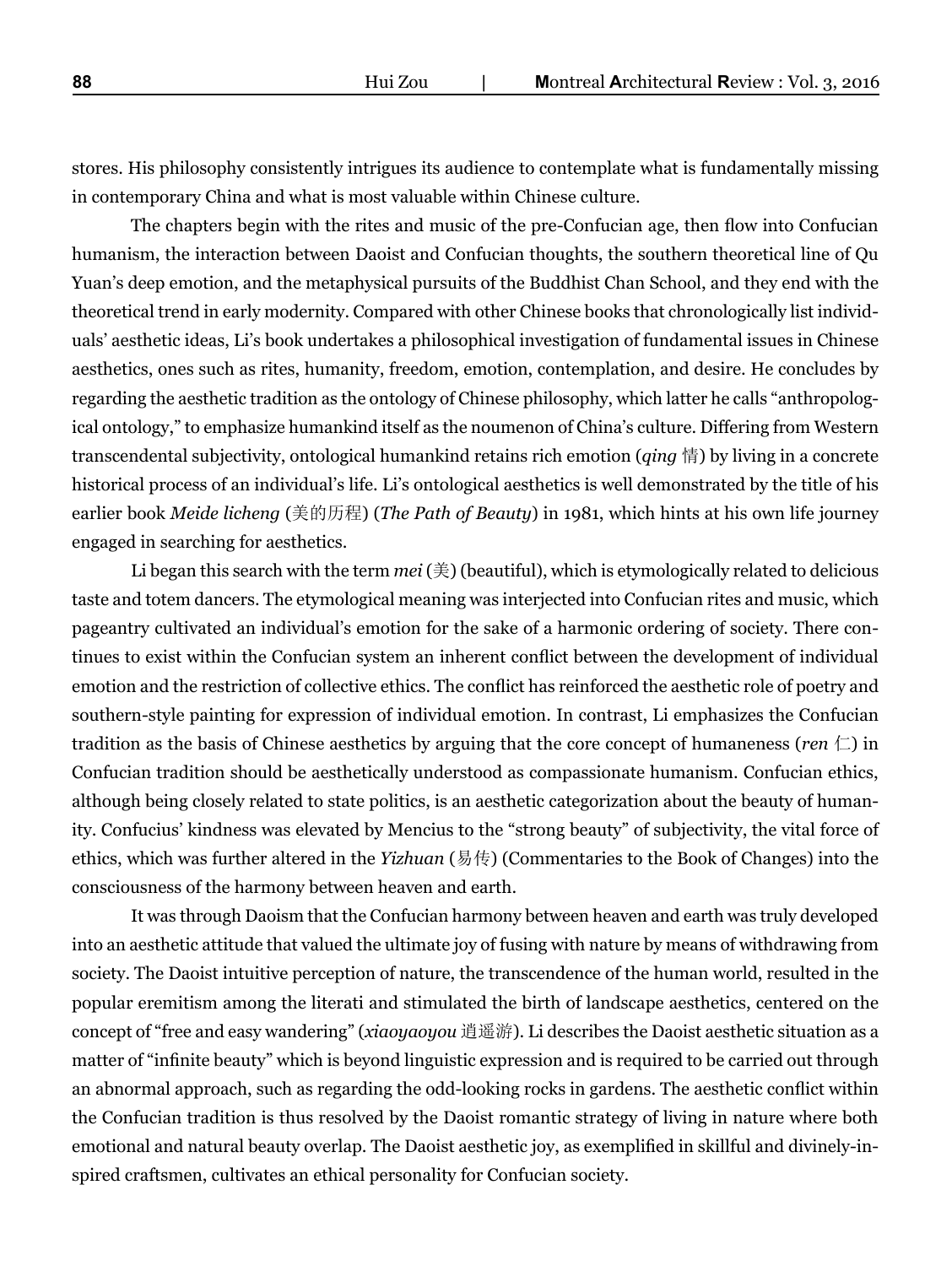The mythological line of pre-Confucian aesthetics was best maintained in the southern culture with Qu Yuan's poetry as its representative. Li describes Qu's living towards death as the perfect integration of unrestricted romantic imagination and Confucian sincerity aimed at human truth. By selecting death, Qu unfolded his deep emotion for a truthful life, which Li equated with existentialist Being. In the literature and art of the Wei-Jin period (3<sup>rd</sup>-6<sup>th</sup> centuries), experience of deep emotion between life and death became ontologically aesthetic, and individual emotion was identified with a universal outlook towards the world. Beauty thus became a symbol of morality. The aesthetic development of this historical period is best presented by the concept of *yijing* (意境), which is translated in the book as "artistic conception," but it literally means "idea-projected environs" through which emotion and a beautiful scene are fused into "imaginary reality" via imagination.

Chan Buddhism integrates the Daoist love of nature and Qu Yuan's deep emotion into a subtle awakening of eternity, which can be encountered through sudden enlightenment in daily life. Li maintains that because Chan seeks timelessness through extraordinary means, the Chan approach must be poetical and philosophical. The aesthetic situation of Chan can be equated with the concept of "blandness" (*dan* 淡) in which Being presents itself in quietness. Li advances that it was through the metaphysics of Chan that aesthetics took over the role of religion in Chinese culture.

After the peak of rationality of Neo-Confucianism, the mind (i.e., human heart) rose as a central philosophical concept emphasizing a sensuous connection with the temporal world. In literature and paintings of the Ming and Qing dynasties (15<sup>th</sup>-18<sup>th</sup> centuries), individual desire and emotion were sought to satisfy specific aesthetic tastes. Artistic creation began to follow patterns abstracted from the past. Such mechanical patterns weakened the cosmic dimension of the aesthetic tradition and motivated the 19th-century theory of an "aesthetic realm" (*jingjie* 境界) influenced by Schopenhauer's pessimistic perception of "the world as will." In increasingly atheistic China the collapse of traditional aesthetics led to the national movement of aesthetic education, modeled on Kant's ethical theology.

Through the creative analysis of classic literature and poetry, Li builds up a theoretical framework of Chinese aesthetics that is based on the Confucian tradition but integrates the ideas of Daoism, Qu Yuan, and Chan Buddhism. His research emphasizes the historicity of Chinese aesthetics as the cultural "sedimentation" of idealist intellectuals' consistent longing for a beautifulness of life. Throughout the book, Li occasionally inserts some Western aesthetic theories for comparison with his argument. Although without carefully defining the comparability, his casual quotes of Western theories do not strengthen his claim for a historicity of Chinese aesthetics. Because his research on Kant's philosophy has been part of his life journey, one becomes convinced that his methodology of ontologically questing for Chinese aesthetics and defining it as the ontology of Chinese culture has indeed demonstrated the influence of Kant's critiques.